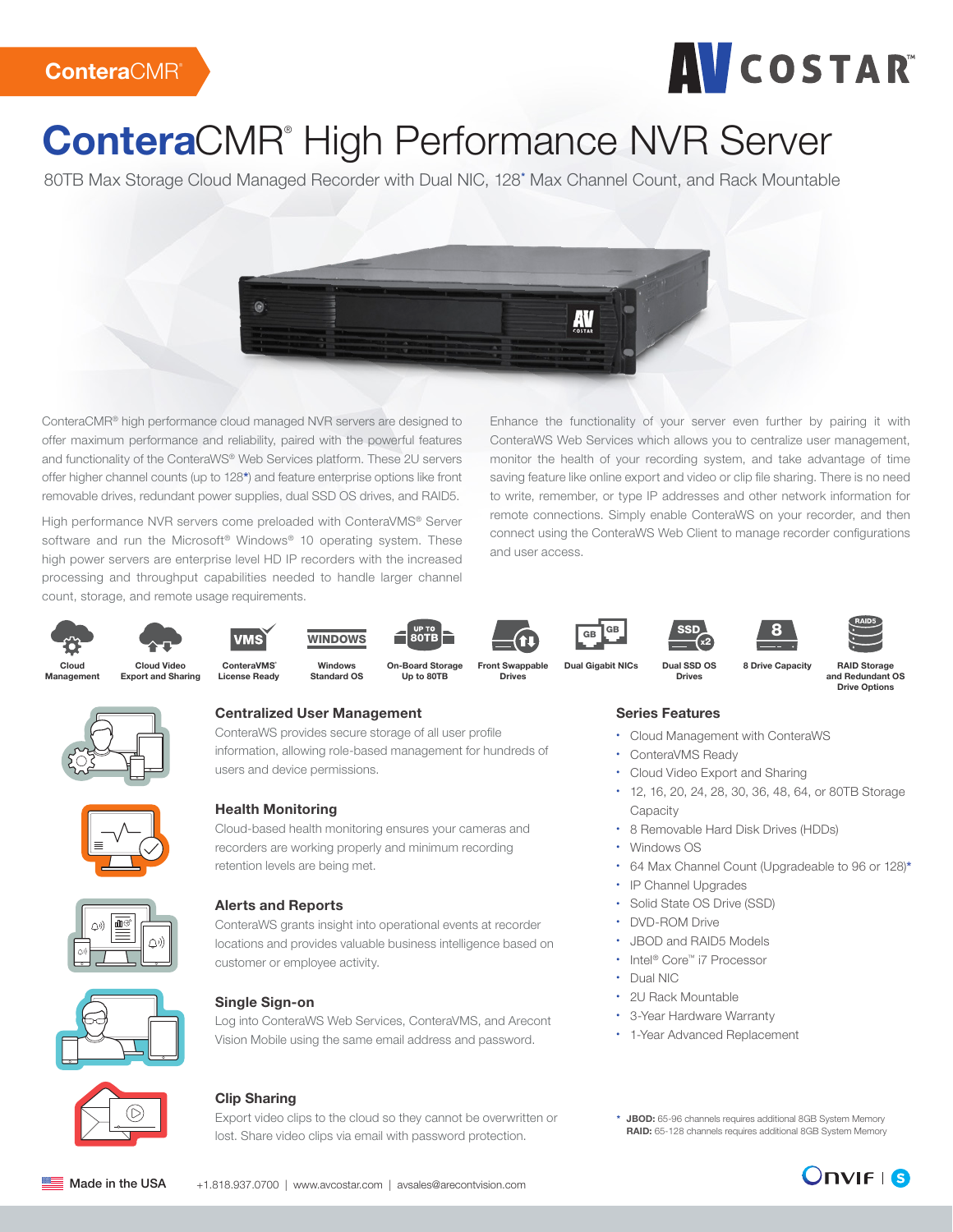## **ConteraCMR<sup>®</sup> High Performance NVR Server Specifications**

#### Recorder Specifications

| Model              |                              | <b>AV-CSHPXxxT (JBOD)</b>                                                                            | <b>AV-CSHPXxxTR (RAID)</b>           |  |
|--------------------|------------------------------|------------------------------------------------------------------------------------------------------|--------------------------------------|--|
| Recording          | Max IP Channels              | 64 (upgradeable to 96) <sup>1</sup>                                                                  | 64 (upgradeable to 128) <sup>1</sup> |  |
|                    | <b>Recording Resolutions</b> | Up to 4K Ultra HD                                                                                    |                                      |  |
|                    | Max Recording Rate           | 250 Mbps                                                                                             | 500 Mbps                             |  |
|                    | Image Compression            | H.264                                                                                                |                                      |  |
| <b>Connections</b> | Video Outputs                | 1 x DVI-D / 1 x DVI-I / 2 x HDMI (maximum one monitor support)                                       |                                      |  |
|                    | Maximum Display Resolution   | 4K                                                                                                   |                                      |  |
|                    | Network 1                    | Dedicated Intel GBE for client network                                                               |                                      |  |
|                    | Network 2                    | Dedicated Intel GBE for camera network                                                               |                                      |  |
|                    | Alarm Sensor Inputs          | 4 x Form A contacts (optional add-on)                                                                |                                      |  |
|                    | <b>Digital Relay Outputs</b> | 4 x Form A contacts (optional add-on)                                                                |                                      |  |
|                    | <b>USB Ports</b>             | <b>Front:</b> 2 x USB 2.0 <b>Rear:</b> 2 x USB 2.0 / 4 x USB 3.0                                     |                                      |  |
| Software           | <b>Operating System</b>      | Microsoft Windows                                                                                    |                                      |  |
|                    | Video Signal Loss Detection  | Yes                                                                                                  |                                      |  |
|                    | <b>Motion Detection</b>      | AV Costar camera side or ONVIF Profile S server side                                                 |                                      |  |
|                    | Remote Operation             | ConteraVMS thick client / thin (web) client / mobile apps                                            |                                      |  |
|                    | User Management              | Web or local based user permissions and account management                                           |                                      |  |
|                    | <b>Recording Mode</b>        | Continuous / Motion / Continuous + Motion / Live Only                                                |                                      |  |
|                    | Playback Search              | Multi-channel playback / Calendar / Timeline / Thumbnail / Event (VMS and web client) / Object (VMS) |                                      |  |
|                    | Clip Backup                  | DVD-RW / Cloud / USB                                                                                 |                                      |  |
|                    | Digital Signature Support    | Yes                                                                                                  |                                      |  |
|                    | Web Connect                  | Yes                                                                                                  |                                      |  |

#### General

| <b>Keyboard and Mouse</b>     | Included                                     |                                 |  |
|-------------------------------|----------------------------------------------|---------------------------------|--|
| <b>DVD Drive</b>              | <b>Yes</b>                                   |                                 |  |
| <b>Operating Temperature</b>  | Max temperature: 104°F (40°C)                |                                 |  |
| <b>OS Drive Configuration</b> | Dedicated Solid State Drive                  |                                 |  |
| <b>Maximum Storage</b>        | <b>JBOD</b>                                  | 80TB                            |  |
| Configuration                 | <b>RAID</b>                                  | 80TB (70TB Usable) <sup>2</sup> |  |
| Processor                     | Intel Core i7                                |                                 |  |
| <b>Rack Mount</b>             | Installation kit and rack slide kit included |                                 |  |
| Warranty                      | 3 Years, 1 year advanced replacement         |                                 |  |

### Compliance

| <b>IP Camera Support</b> | AV Costar / ONVIF Profile S / RTSP |
|--------------------------|------------------------------------|
| Certification            | ETL (Intertek) certified           |
| CoO                      | Made in the USA                    |

#### Mechanical

| <b>Dimensions</b><br>(See Dimensions) | Unit     | 17.2" W (438mm) x 3.5" H (88mm) x 26" L (660mm) |
|---------------------------------------|----------|-------------------------------------------------|
|                                       | Packaged | 24" W (610mm) x 8" H (203mm) x 34" L (864mm)    |
| Weight                                | Unit     | 43lbs (19.5kg)                                  |
|                                       | Packaged | 58lbs (26.3kg)                                  |

#### Electrical

| <b>Input Voltage</b>     | <b>Standard</b> | 650W (100V-240V auto switching) |
|--------------------------|-----------------|---------------------------------|
|                          | Redundant       | 875W (100V-240V auto switching) |
| <b>Power Consumption</b> | <b>JBOD</b>     | 160W max                        |
|                          | <b>RAID</b>     | 175W max                        |

<sup>1</sup> JBOD: 65-96 channels requires additional 8GB System Memory

RAID: 65-128 channels requires additional 8GB System Memory<br>2 Usable space after allocating space for RAID5 redundant backup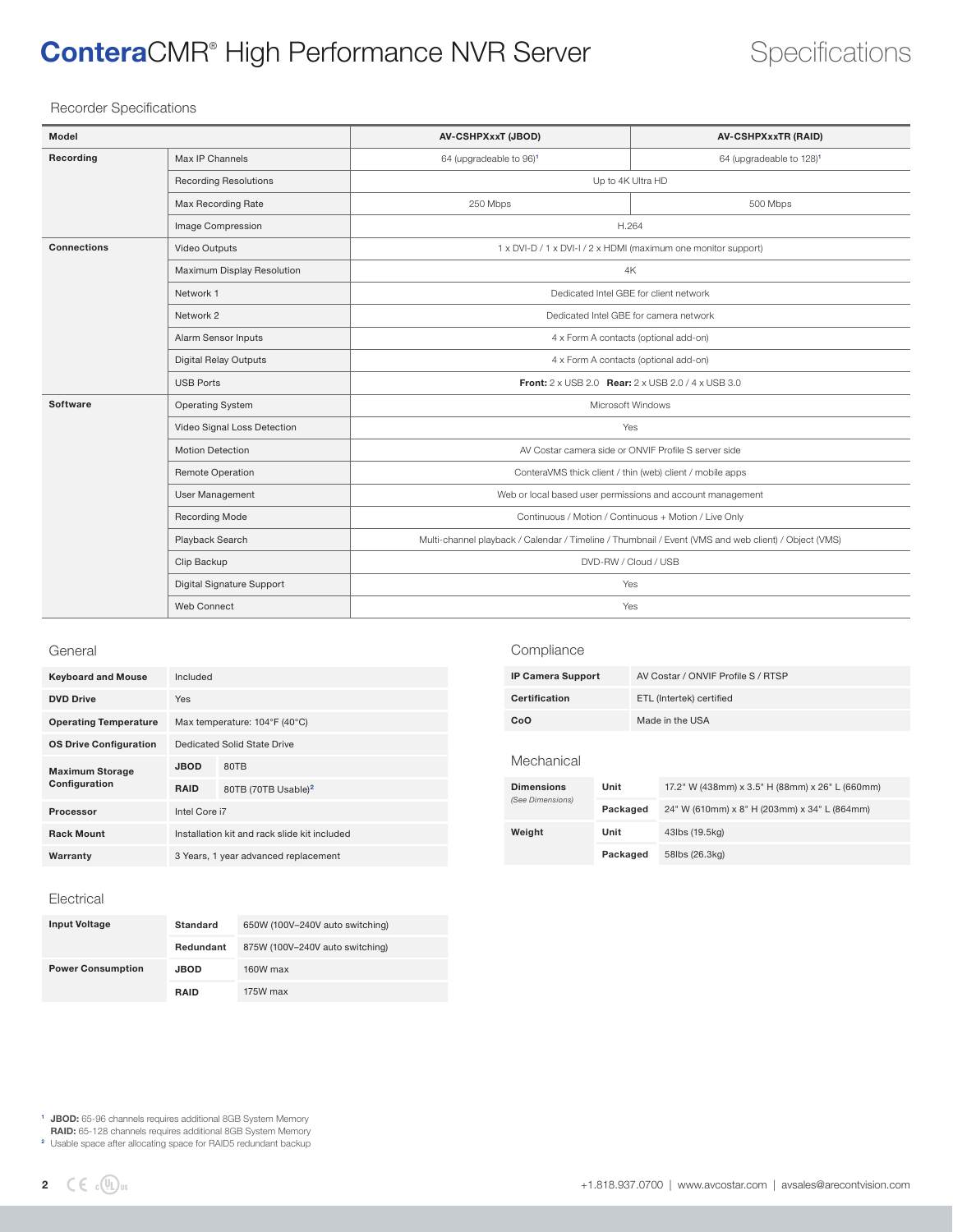## **ConteraCMR<sup>®</sup> High Performance NVR Server Specifications**

Controls and Connections



#### Dimensions